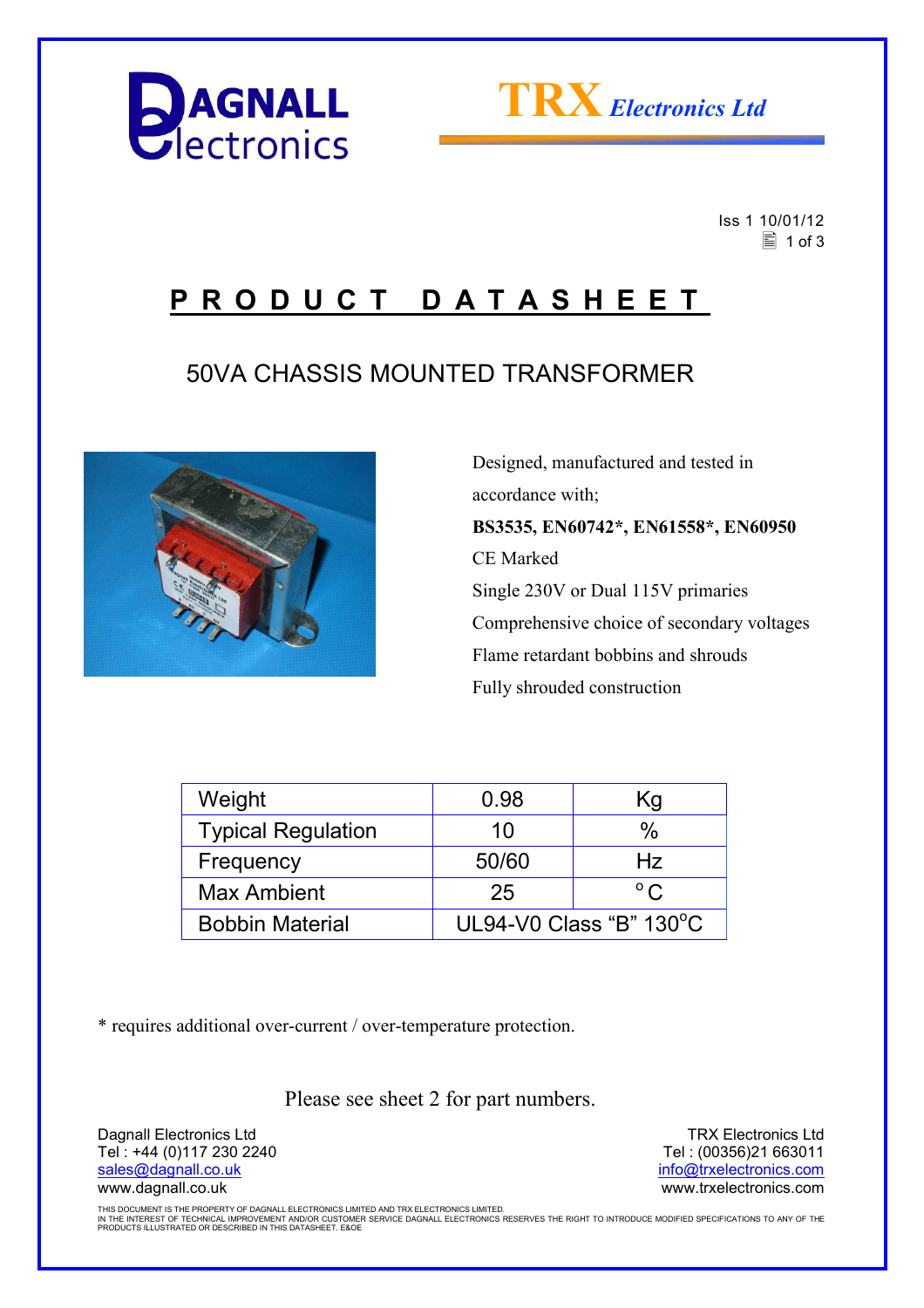



Iss 1 10/01/12  $\boxed{2}$  of 3

| Part No | Primary  | Secondary  | Recommended<br><b>Secondary Fuse</b> |
|---------|----------|------------|--------------------------------------|
| D3048   | 230V     | $6+6V$     | 4AT                                  |
| D3049   | 230V     | $9+9V$     | 2.5AT                                |
| D3050   | 230V     | $12+12V$   | 2AT                                  |
| D3051   | 230V     | $15 + 15V$ | 1.6AT                                |
|         |          |            |                                      |
| D3052   | 115+115V | $6+6V$     | 4AT                                  |
| D3053   | 115+115V | $9+9V$     | 2.5AT                                |
| D3054   | 115+115V | $12 + 12V$ | 2AT                                  |
| D3055   | 115+115V | $15 + 15V$ | 1.6AT                                |

Part Numbers

Please see sheets 3 for dimensions and pin outs.

Dagnall Electronics Ltd Tel : +44 (0)117 230 2240 sales@dagnall.co.uk www.dagnall.co.uk

TRX Electronics Ltd Tel : (00356)21 663011 info@trxelectronics.com www.trxelectronics.com

THIS DOCUMENT IS THE PROPERTY OF DAGNALL ELECTRONICS LIMITED AND TRX ELECTRONICS LIMITED.<br>IN THE INTEREST OF TECHNICAL IMPROVEMENT AND/OR CUSTOMER SERVICE DAGNALL ELECTRONICS RESERVES THE RIGHT TO INTRODUCE MODIFIED SPECIF